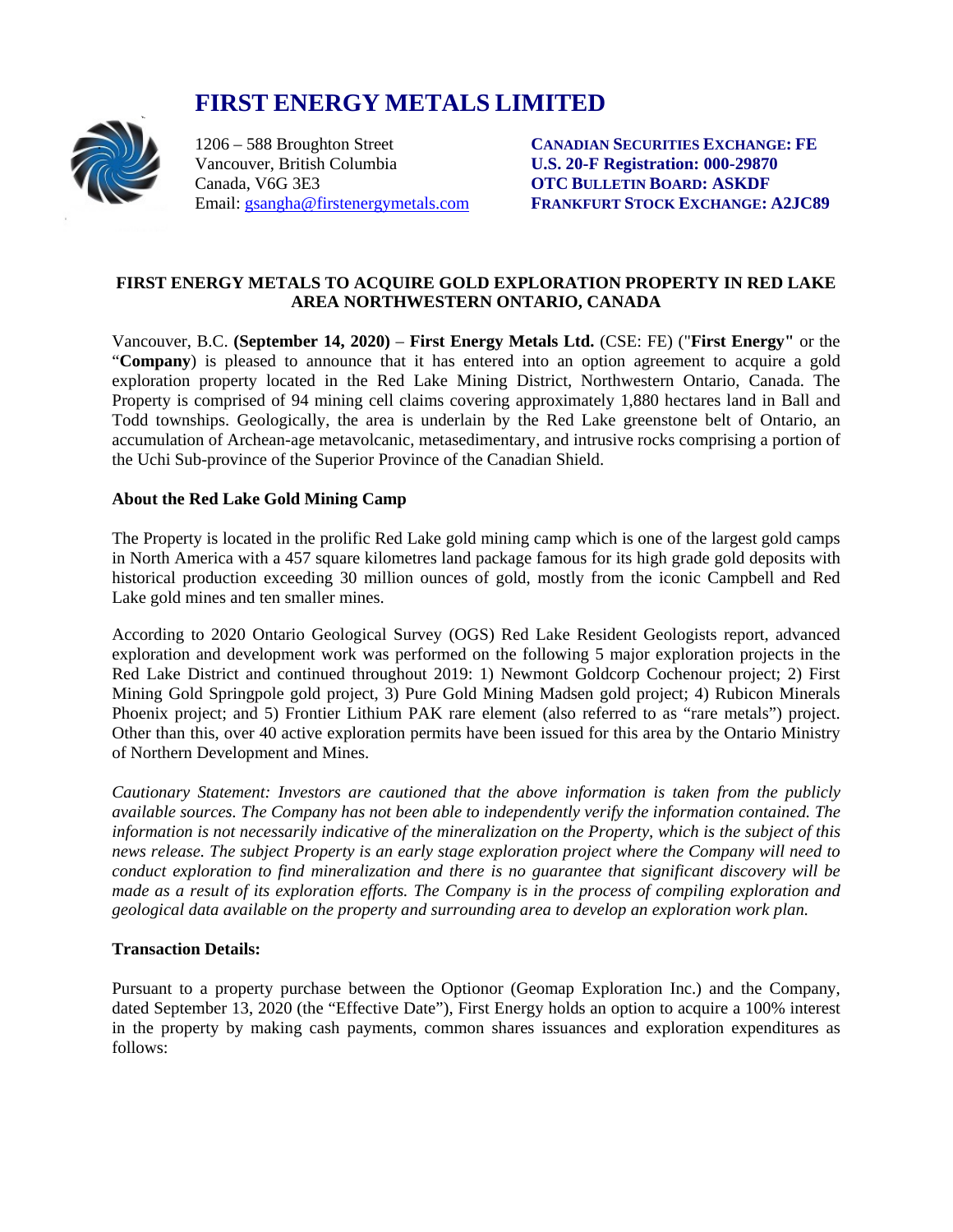Option details:

- Year one:
	- o Cash payment of \$10,000 within 10 days of Canadian Securities Exchange and any other regulatory approval necessary;
	- o Share issuance of 250,000 common shares of First Energy within 10 days of CSE and any other regulatory approval necessary;
	- o Complete \$100,000 in exploration expenditures;
- Year two:
	- o Cash payment of \$50,000 prior to the one-year anniversary of the agreement;
	- o Share issuance of 2.5 million shares on the one-year anniversary of the agreement;
	- o Complete \$250,000 in exploration expenditures

This above noted agreement is with a non-related party and there are no directors, officers or senior management in common. Closing of the Transaction is subject to obtaining all required approvals, including the CSE and including any other regulatory approval.

Lastly, the Company will not be pursing any further exploration work on the Independence gold property. The exploration program results yielded low values of gold, silver and base metals as outlined in the news release dated September 12, 2020.

Afzaal Pirzada, Geological Consultant of the Company and property vendor, is a "Qualified Person" for the purposes of National Instrument 43-101 - *Standards of Disclosure for Mineral Projects*, has reviewed and approved the scientific and technical information contained in this news release.

#### **About First Energy Metals Limited.**

First Energy Metals is a junior resource company engaged in the exploration and development of precious and energy metals such as lithium, cobalt, gold and silver within its property portfolio in North America. The company's goal is to acquire prospective technology and precious metals properties and develop them. The company currently holds an option to acquire 100-per-cent interest in Phyllis cobalt property in Ontario. The company has recently optioned the Scramble mine gold property in Ontario and two gold exploration properties (Kokanee Creek and Independence gold properties) located in the province of British Columbia, Canada.

#### ON BEHALF OF THE BOARD OF **FIRST ENERGY METALS LTD.**

*"Gurminder Sangha"* Gurminder Sangha President & Chief Executive Officer

For further information, please contact the Company at: [gsangha@firstenergymetals.com](mailto:gsangha@firstenergymetals.com)

*Neither the Canadian Securities Exchange (CSE) nor its Regulation Services Provider accepts responsibility for the adequacy or accuracy of this news release and has neither approved nor disapproved the contents of this news release.*

#### **Forward-looking Information**